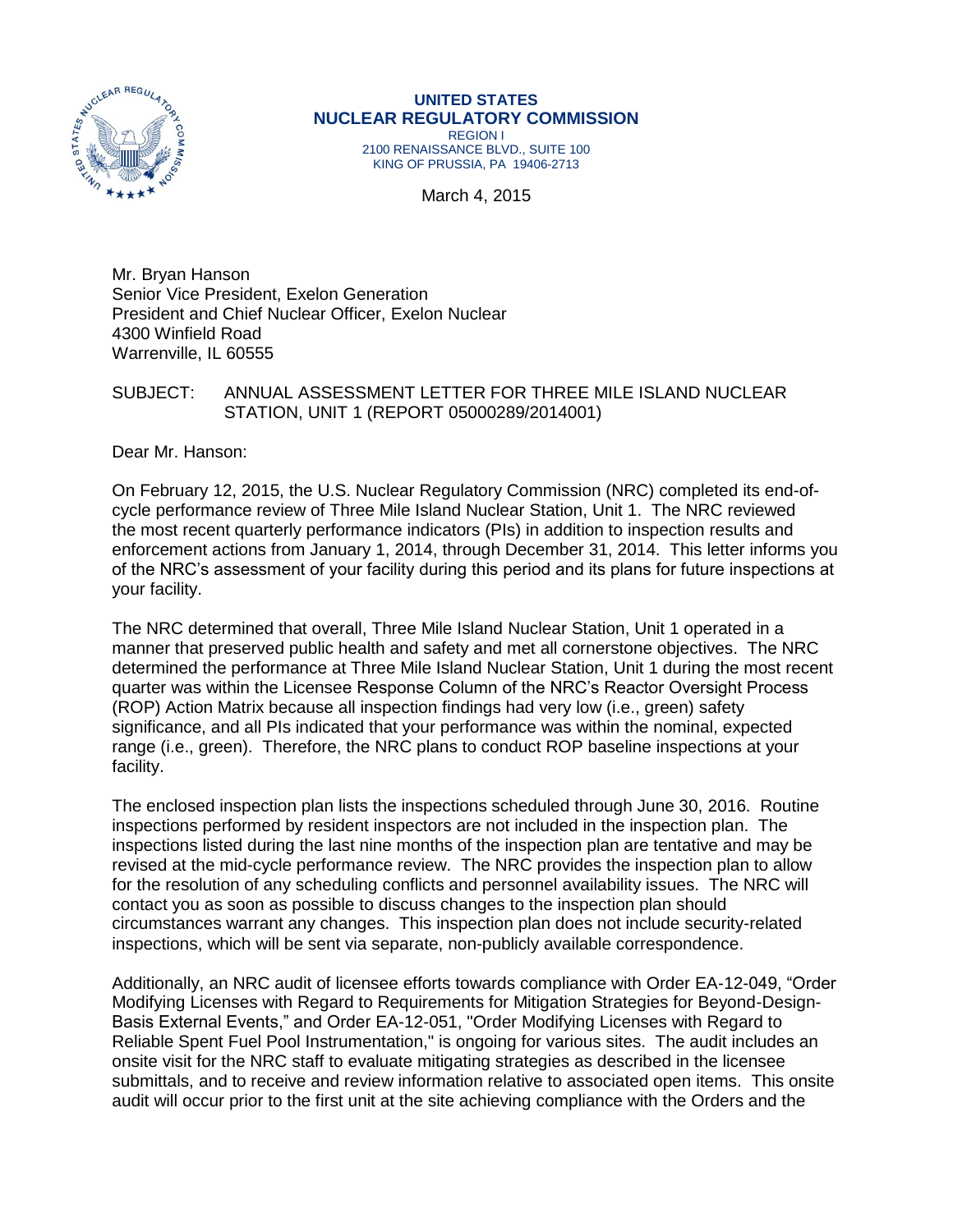audit will aid NRC staff in developing a final Safety Evaluation for the site. The audit at your site has been scheduled for the week of August 10, 2015. A site-specific audit plan for the visit will be provided in advance to allow sufficient time for preparations.

In accordance with Title 10 of the *Code of Federal Regulations*, Part 2.390 of the NRC's "Rules of Practice," a copy of this letter will be available electronically for public inspection in the NRC Public Document Room or from the Publicly Available Records component of NRC's document system (ADAMS). ADAMS is accessible from the NRC Web site at [http://www.nrc.gov/reading](http://www.nrc.gov/reading-rm/adams.html)[rm/adams.html](http://www.nrc.gov/reading-rm/adams.html) (the Public Electronic Reading Room).

Please contact me at (610) 337-5046 with any questions you have regarding this letter.

Sincerely,

*/RA/*

Silas R. Kennedy, Chief Projects Branch 6 Division of Reactor Projects

Docket Nos.: 50-289 License Nos.: DPR-50

Enclosure: Three Mile Island Nuclear Station Inspection/Activity Plan

cc w/encl: Distribution via ListServ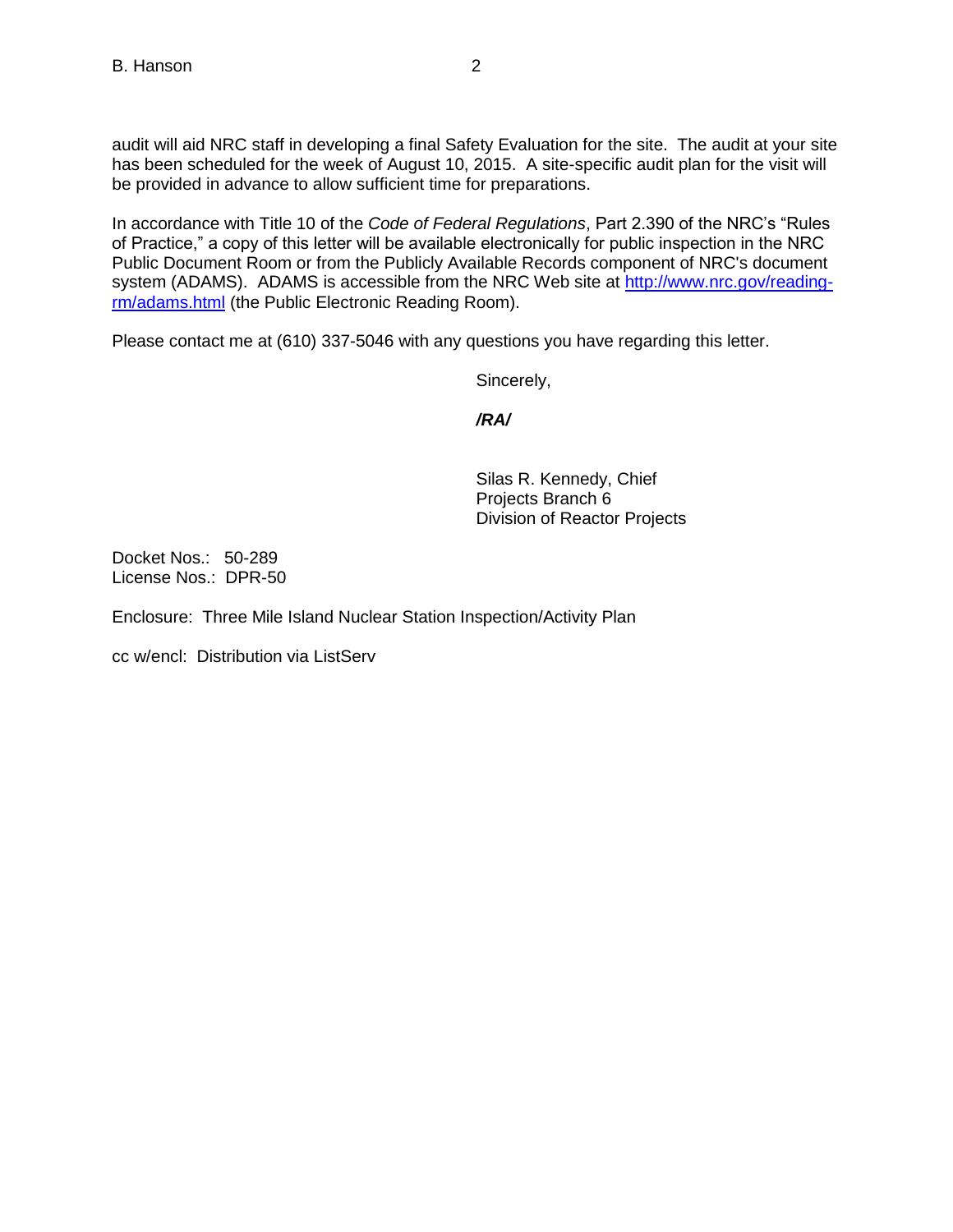audit will occur prior to the first unit at the site achieving compliance with the Orders and the audit will aid NRC staff in developing a final Safety Evaluation for the site. The audit at your site has been scheduled for the week of August 10, 2015. A site-specific audit plan for the visit will be provided in advance to allow sufficient time for preparations.

In accordance with Title 10 of the *Code of Federal Regulations*, Part 2.390 of the NRC's "Rules of Practice," a copy of this letter will be available electronically for public inspection in the NRC Public Document Room or from the Publicly Available Records component of NRC's document system (ADAMS). ADAMS is accessible from the NRC Web site at [http://www.nrc.gov/reading](http://www.nrc.gov/reading-rm/adams.html)[rm/adams.html](http://www.nrc.gov/reading-rm/adams.html) (the Public Electronic Reading Room).

Please contact me at (610) 337-5046 with any questions you have regarding this letter.

Sincerely,

#### */RA/*

Silas R. Kennedy, Chief Projects Branch 6 Division of Reactor Projects

Docket Nos.: 50-289 License Nos.: DPR-50

Enclosure: Three Mile Island Nuclear Station Inspection/Activity Plan

cc w/encl: Distribution via ListServ

| Distribution w/encl: | C. Roettgen, DRP             |
|----------------------|------------------------------|
| D. Dorman, RA        | B. Bollinger, DRP            |
| D. Lew, DRA          | D. Werkheiser, DRP, SRI      |
| H. Nieh, DRP         | J. Heinly, DRP, RI           |
| M. Scott, DRP        | A. Diaz, DRP, AA             |
| R. Lorson, DRS       | K. MorganButler, RI, OEDO    |
| J. Trapp, DRS        | RidsNrrPMThreeMileIsland Res |
| S. Kennedy, DRP      | RidsNrrDorlLpl1-2 Res        |
| C. Bickett, DRP      | <b>ROPReports Res</b>        |

DRS Branch Chiefs (6) N. McNamara, RI, SLO D. Tifft, RI, SLO D. Screnci, RI, PAO N. Sheehan, RI, PAO [RidsNrrDirslpab Res](mailto:RidsNrrDirslpab@nrc.gov) ROPassessment Res

DOC NAME: S:\ROP Assessment Meetings\ROP-15 EOC Review\Branch 6\Three Mile Island\TMI ROP-15 EOC Letter.docx ADAMS Accession No.: **ML15062A402** 

| ∇<br><b>SUNSI Review</b> |               | Non-Sensitive<br>Sensitive |  | <b>Publicly Available</b><br>Non-Publicly Available |  |
|--------------------------|---------------|----------------------------|--|-----------------------------------------------------|--|
| <b>OFFICE</b>            | RI/DRP        | RI/DRP                     |  |                                                     |  |
| <b>NAME</b>              | CBickett/ CAB | SKennedy/SRK               |  |                                                     |  |
| <b>DATE</b>              | 02/18/15      | 02/18/15                   |  |                                                     |  |

OFFICIAL RECORD COPY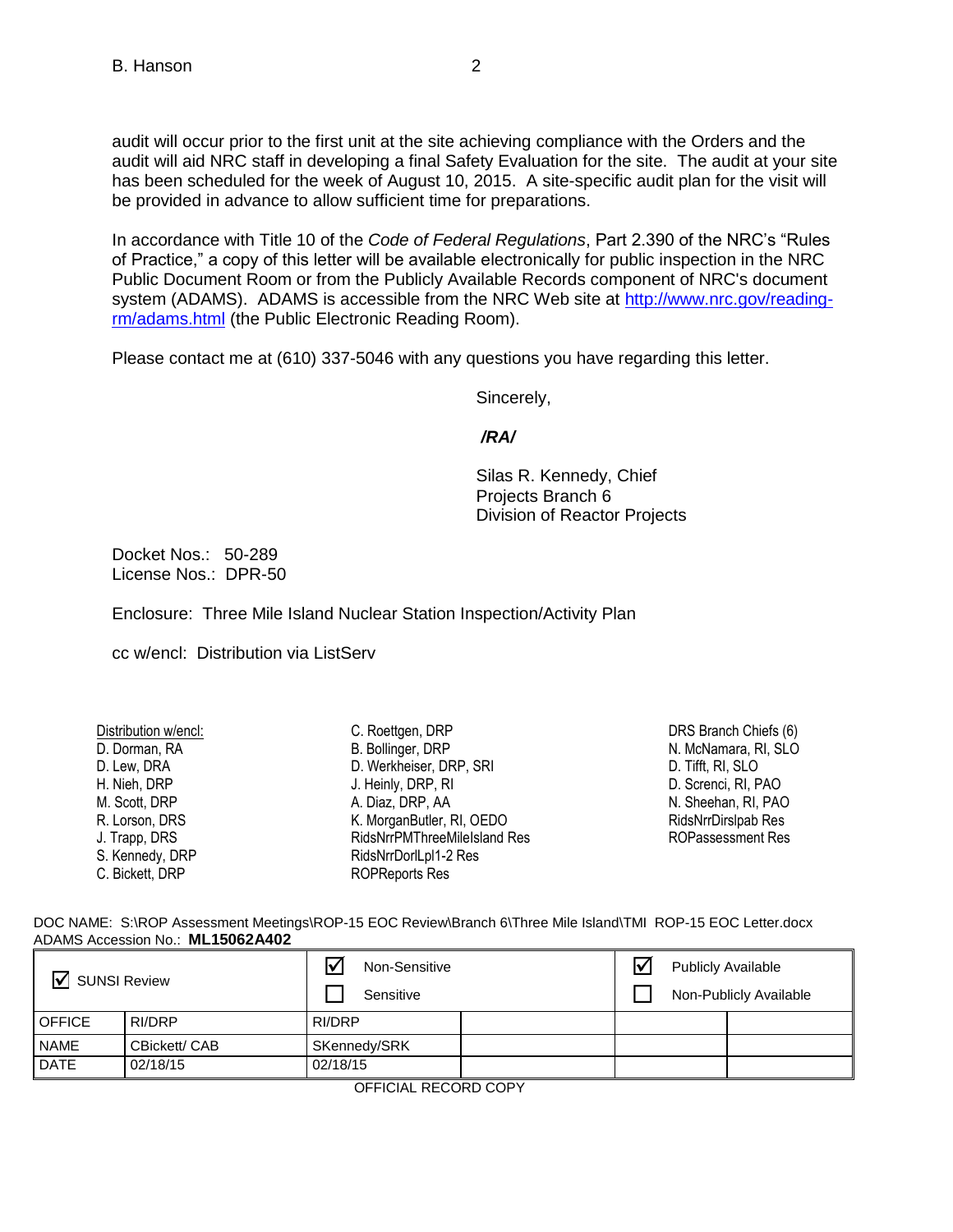**Page 1 of 2 02/19/2015 14:08:14 Report 22**

## **Three Mile Island Inspection / Activity Plan 01/01/2015 - 06/30/2016**

| Unit         |              | <b>Planned Dates</b> |                            |                                                                                                   | No. of Staff |
|--------------|--------------|----------------------|----------------------------|---------------------------------------------------------------------------------------------------|--------------|
| Number       | <b>Start</b> | End                  | <b>Inspection Activity</b> | <b>Title</b>                                                                                      | on Site      |
|              |              |                      | <b>CDBI</b>                | - COMPONENT DESIGN BASIS INSPECTION                                                               | 8            |
| 1            | 01/26/2015   | 01/30/2015           | IP 7111121                 | Component Design Bases Inspection                                                                 |              |
| 1            | 02/09/2015   | 02/13/2015           | IP 7111121                 | Component Design Bases Inspection                                                                 |              |
| 1            | 02/23/2015   | 02/27/2015           | IP 7111121                 | Component Design Bases Inspection                                                                 |              |
|              |              |                      | 7111111B                   | - REQUAL INSP W/ P/F RESULTS                                                                      | $\mathbf{2}$ |
| 1            | 03/16/2015   | 03/20/2015           | IP 7111111B                | Licensed Operator Requalification Program                                                         |              |
|              |              |                      | EP                         | - EP EXERCISE                                                                                     | 5            |
| 1            | 04/13/2015   | 04/17/2015           | IP 7111401                 | <b>Exercise Evaluation</b>                                                                        |              |
| 1            | 04/13/2015   | 04/17/2015           | IP 7111408                 | Exercise Evaluation - Scenario Review                                                             |              |
|              |              |                      | 71124                      | - RAD SAFETY INSP                                                                                 | 1            |
| 1            | 05/11/2015   | 05/15/2015           | IP 71124.02                | Occupational ALARA Planning and Controls                                                          |              |
| 1            | 05/11/2015   | 05/15/2015           | IP 71124.03                | In-Plant Airborne Radioactivity Control and Mitigation                                            |              |
| 1            | 05/11/2015   | 05/15/2015           | IP 71124.04                | Occupational Dose Assessment                                                                      |              |
| 1            | 05/11/2015   | 05/15/2015           | IP 71124.05                | Radiation Monitoring Instrumentation                                                              |              |
|              |              |                      | 10/12EXM                   | - INITIAL OL EXAM                                                                                 |              |
| $\mathbf{1}$ | 08/31/2015   | 09/04/2015           | U01913                     | FY16-TMI INITIAL OPERATOR LICENSING EXAM                                                          |              |
| 1            | 09/28/2015   | 10/07/2015           | U01913                     | FY16-TMI INITIAL OPERATOR LICENSING EXAM                                                          |              |
|              |              |                      | 71124.07                   | - RAD SAFETY INSPECTION                                                                           | 1            |
| 1            | 06/08/2015   | 06/12/2015           | IP 71124.07                | Radiological Environmental Monitoring Program                                                     |              |
| $\mathbf{1}$ | 06/08/2015   | 06/12/2015           | IP 71151                   | Performance Indicator Verification                                                                |              |
|              |              |                      | 71124                      | - RAD SAFETY INSPECTION                                                                           | 1            |
| 1            | 08/24/2015   | 08/28/2015           | IP 71124.01                | Radiological Hazard Assessment and Exposure Controls                                              |              |
| 1            | 08/24/2015   | 08/28/2015           | IP 71124.02                | Occupational ALARA Planning and Controls                                                          |              |
| 1            | 08/24/2015   | 08/28/2015           | IP 71124.04                | Occupational Dose Assessment                                                                      |              |
|              |              |                      | 71124.08                   | - RADWASTE                                                                                        | 1            |
| 1            | 09/14/2015   | 09/18/2015           | IP 71124.08                | Radioactive Solid Waste Processing and Radioactive Material Handling, Storage, and Transportation |              |
|              |              |                      | 71124                      | - RAD SAFETY INSPECTION                                                                           | 1            |
| 1            | 11/02/2015   | 11/06/2015           | IP 71124.01                | Radiological Hazard Assessment and Exposure Controls                                              |              |
| 1            | 11/02/2015   | 11/06/2015           | IP 71124.02                | Occupational ALARA Planning and Controls                                                          |              |
| 1            | 11/02/2015   | 11/06/2015           | IP 71124.03                | In-Plant Airborne Radioactivity Control and Mitigation                                            |              |
| 1            | 11/02/2015   | 11/06/2015           | IP 71124.04                | Occupational Dose Assessment                                                                      |              |
| $\mathbf{1}$ | 11/02/2015   | 11/06/2015           | IP 71151                   | Performance Indicator Verification                                                                |              |
|              |              |                      | 7111108P                   | - INSERVICE INSPECTION                                                                            | 1            |
| $\mathbf{1}$ | 11/02/2015   | 11/13/2015           | IP 7111108P                | Inservice Inspection Activities - PWR                                                             |              |

This report does not include INPO and OUTAGE activities. This report shows only on-site and announced inspection procedures.